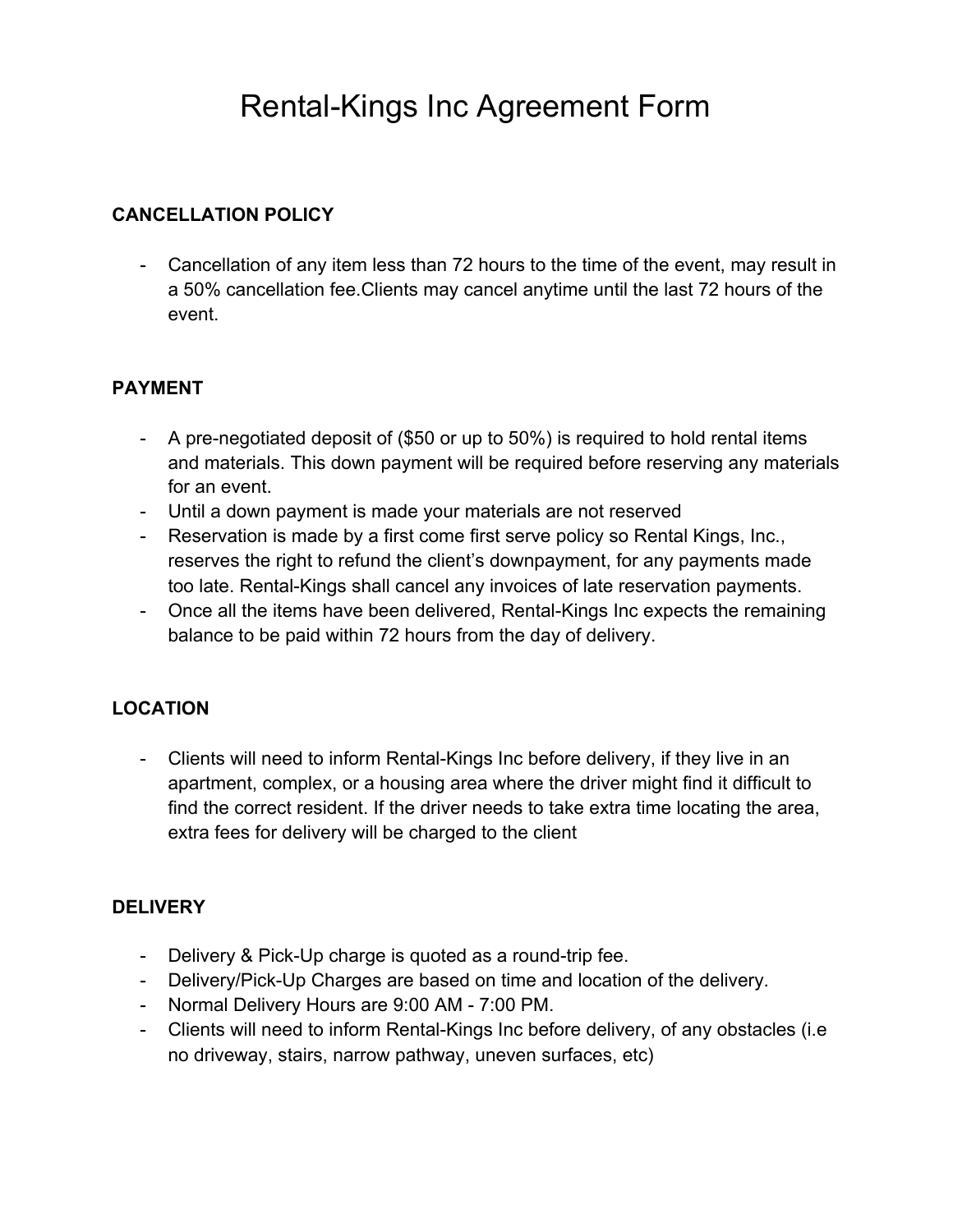- Upon delivery if the driveway or the delivery locations isn't clear for the driver to successfully deliver and pick up items, extra fees and possibly a reschedule appointment may occur.
- Clients will need to clean and neatly stack all materials in a close location upon date of pick-up, unless previous arrangements have been made with Rental-Kings Inc

## **DAMAGES**

- In the event of a total loss of the material, the client shall fully reimburse Rental-Kings Inc as per the current market price of all items destroyed, including any losses incurred as a result of the property damage.

# **ACTS OF NATURE**

- In the unlikely event of a Rental-Kings Inc' cancellation or postponement of the event due to illness, disease, accident, or injury, Rental-Kings Inc reserves the right to find substitute staff, companies and/or subcontractors, to conduct/set-up the event. If Rental-Kings Inc is unable to conduct the event set forth in this agreement, Rental-Kings Inc may terminate this agreement and will refund all monies to the client and in lieu of any and all other damages of whatever kind and nature that might otherwise be available to the CLIENT under applicable law. In the event that it is impossible to hold the event, due to circumstances beyond the control of the parties, and the CLIENT is not reasonably able to book alternative events, Rental-Kings Inc reserves the right to charge or retain cost of un-returnable items, staff or any other expense purchased or prepared for the event.

#### **LIABILITY**

The client agrees that Rental-Kings Inc holds no liability for any damage or injury caused by the use of rental items to the client or any third party. The renter assumes all risk of personal property damage or personal injury and if any accident involving Rental-Kings Inc's rental items has occurred while it is in renter's possession, renter shall make Rental-Kings Inc aware by written statement of details of occurrence of event including police report and names and addresses of witnesses.